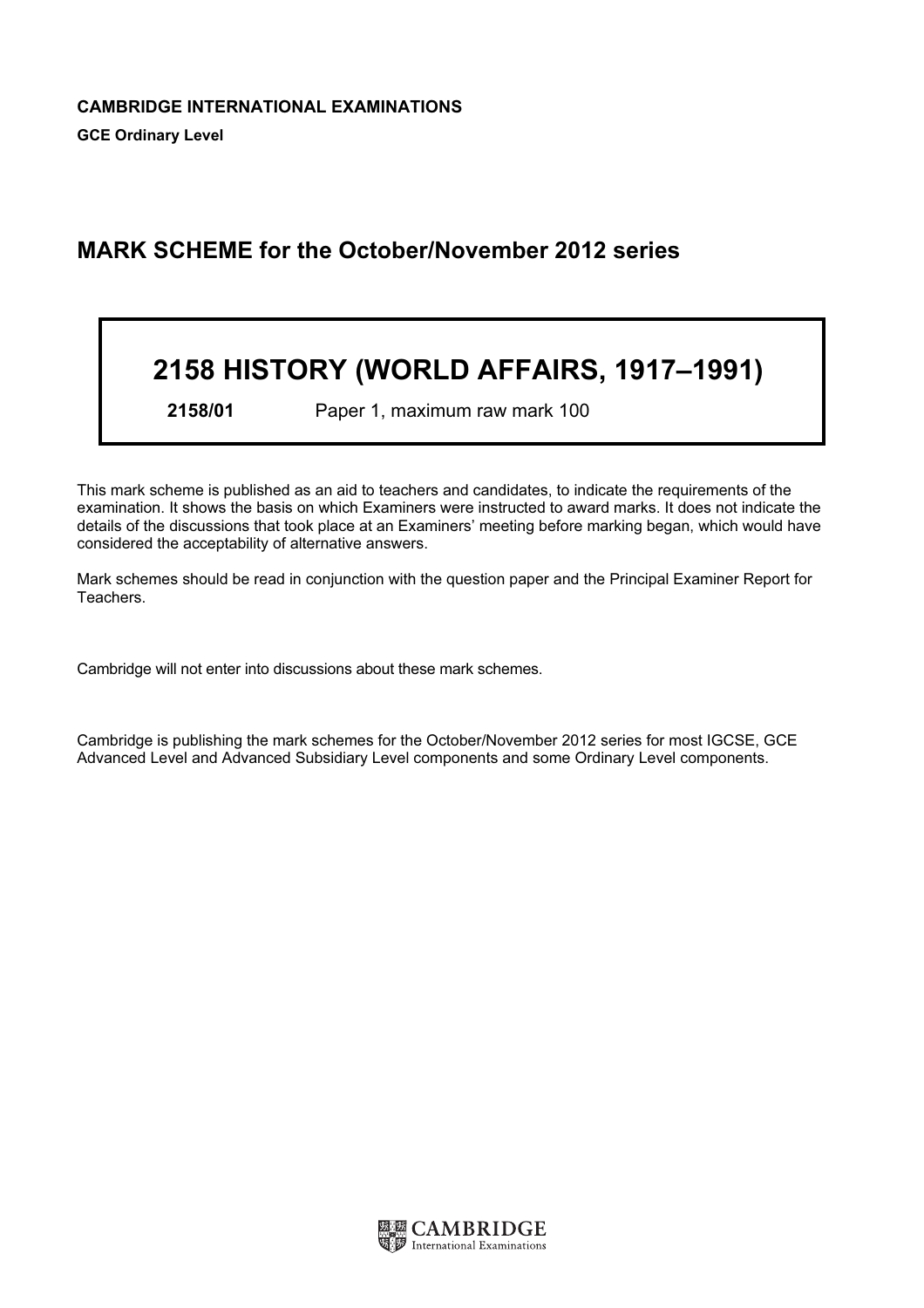| $Page \angle$ | <b>Mark Scheme: Teachers' version</b> | <b>Syllabus</b> | Paper |
|---------------|---------------------------------------|-----------------|-------|
|               | GCE O LEVEL - October/November 2012   | 2158            |       |

# Section A: International Relations and Developments

- 1 Narrative: NB Choice of three. Mark on a three-fold basis, anticipating specific League material on the choices made and not permitting marks for merely elaborating the titles.
	- Analysis: For marks in the higher range there should be reference, albeit general in scope, to to the value of the League's social work in the three choices. [20]
- 2 Narrative: A three-fold part, anticipating rather more on (b) and (c) than on (a). Apart from modest background, all references must relate to the 1930s.
	- Analysis: For marks in the higher range there should be references to the approaches of other powers as well as to the approaches of Germany. The first part may be revisited, but in the second part there needs to be specific focus on the question's wording. [20]
- 3 Narrative: NB Choice of three. Mark on a three-fold basis, permitting in each case a degree of modest background.
	- Analysis: Marks in the higher range should be reserved for those who indicate that only in the years 1940–43 was the relationship viable, and even then lacking in strength. [20]
- 4 Narrative: A three-fold part, UNO involvement, (a), (b), anticipating rather less on (b) than on the other two.
	- Analysis: Marks in the higher range should be reserved for those who focus on reasons throughout, with emphasis on the different terrain, approaches and combatants. [20]
- 5 Narrative: A three-fold part, with modest background needed in each case. The term 'features' is designed to elicit more than just terms agreed especially, for example, in the case of (c).
	- Analysis: The focus is essentially on meetings between Reagan/Bush and Gorbachev and the answer essentially positive. But reserve marks in the higher range for those who detect that the way to improved relations was nevertheless uneasy. [20]
- 6 Narrative: A two-fold part, anticipating no very sharp differentiation between the two elements in (b). For high marks there should be reference to governmental, inter-governmental and charitable work.
	- Analysis: Reserve marks in the higher range for those who indicate such issues as apathy and objection by vested interests. An element of generosity may be appropriate in this part. [20]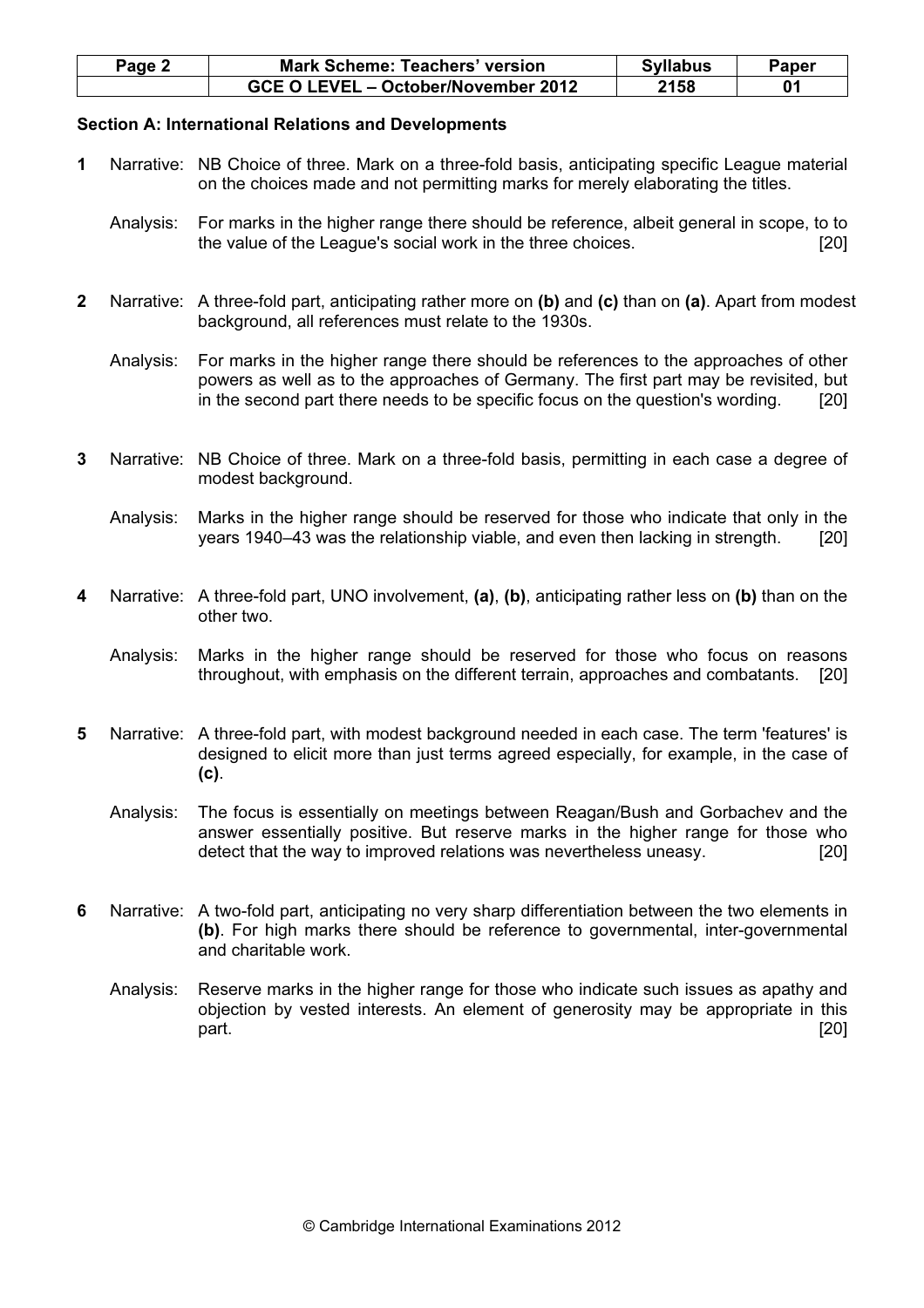| <b>Page 3</b> | <b>Mark Scheme: Teachers' version</b> | <b>Syllabus</b> | Paper |
|---------------|---------------------------------------|-----------------|-------|
|               | GCE O LEVEL - October/November 2012   | 2158            |       |

### Section B: Western Europe

- 7 Narrative: A four-fold part, reserving at least 3 and no more than 4 marks for each of (a), (b), (c) and (d). NB The focus needs to be held on how these four elements assisted Hitler in securing power, but background will be needed in each case.
	- Analysis: Reserve marks in the higher range for those who balance the Enabling Act with other means used by Hitler to increase his power in the years 1933–34.
- 8 Narrative: Mark out of 14, anticipating a close link to the quotation and an approximately equal degree of attention to the two elements in it.
	- Analysis: Reserve marks in the higher range for those who indicate that at the end of 1923–25 Mussolini's power in Italy was not absolute. [20]
- 9 Narrative: Mark out of 14, anticipating broad balance between 1931 and 1936, with attention to the two given factors.
	- Analysis: Marks in the higher range should be reserved for those who examine a broad range of factors that help explain Spain's division: economic, political and ecclesiastical. [20]
- 10 NB Choice (a)/(b).

(a)

- Narrative: NB Choice of three. Mark on a three-fold basis.
- Analysis: Reserve marks in the higher range for those who detect the success in Conservative political strategies as well as the shortcomings of their political opponents at salient points (e.g. 1931) in the inter-war years.

(b)

- Narrative: A two-fold part, with approximately equal attention to each prime minister and broad spread across their years in power.
- Analysis: Reserve marks in the higher range for those who focus well on explanation in each case. Of necessity, answers cannot be detailed. [20]
- 11 Narrative: A four-fold part, reserving at least 3 and no more than 4 marks for each of (a), (b), (c) and  $(d)$ .
	- Analysis: Reserve marks in the higher range for those who explain the commitment with reference to such themes as historic experience, economic advance, identity of interests. A negative case is not relevant. [20]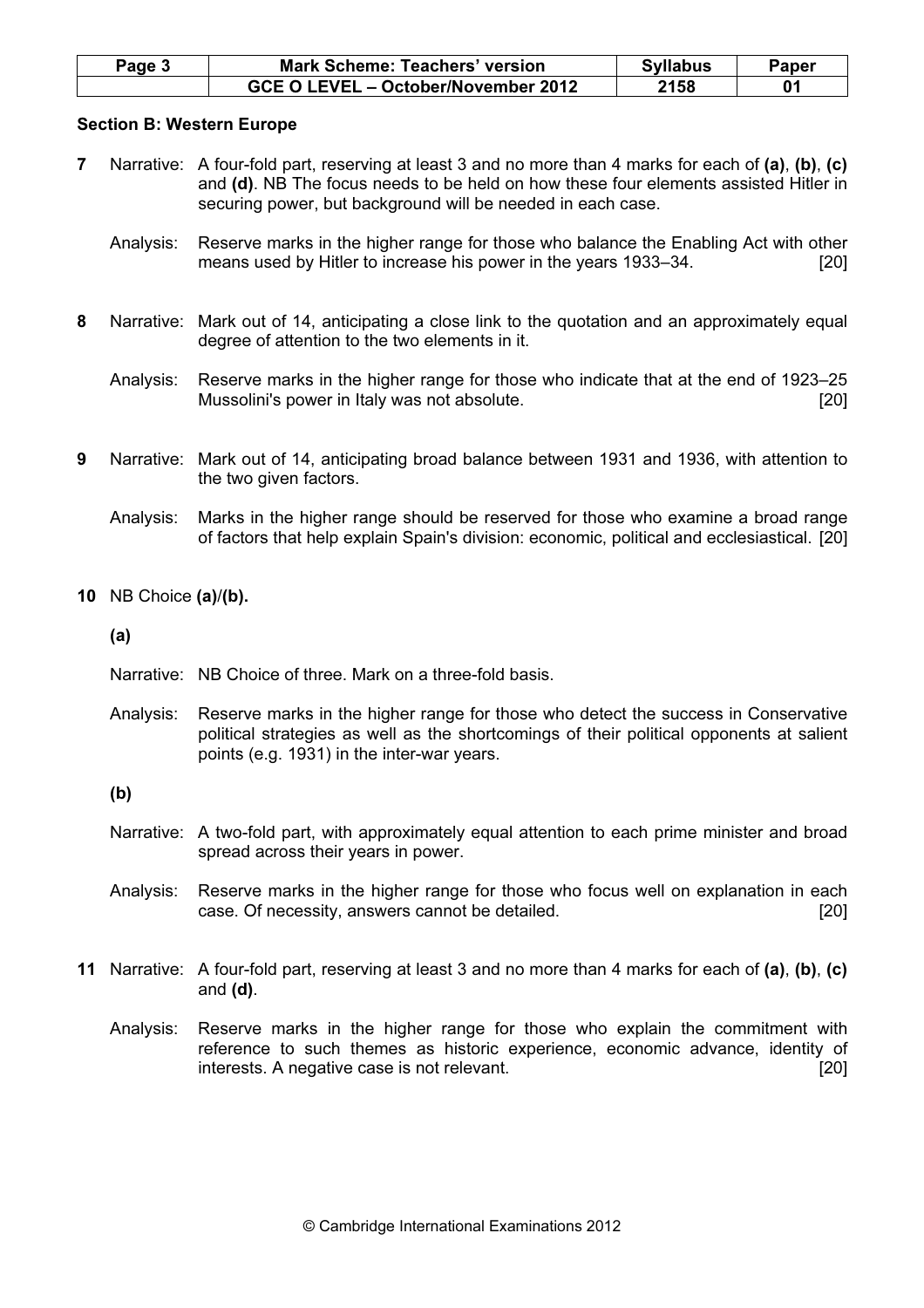| Page 4 | <b>Mark Scheme: Teachers' version</b> | <b>Syllabus</b> | Paper |
|--------|---------------------------------------|-----------------|-------|
|        | GCE O LEVEL - October/November 2012   | 2158            |       |

#### Section C: The Americas

- 12 Narrative: Mark out of 14, anticipating generally balanced attention throughout the 1917–38 period, ranging from war entry to neutrality acts.
	- Analysis: Reserve marks in the higher range for those who focus on explanation of the instances of favouring the Allies and not favouring the Axis in the 1939–41 period. [20]
- 13 Narrative: A four-fold part, reserving at least 3 and no more than 4 marks for each of (a), (b), (c) and (d), to a maximum of 14. High marks should be reserved for those who have precise and accurate material to offer.
	- Analysis: Reserve marks in the higher range for those who approach the theme of opposition broadly, e.g. that it went too far or did not go far enough. Specific points of opposition might be linked to individuals. **Example 2018 might be linked to individuals. [20]**
- 14 Narrative: NB Choice of three. Mark on a three-fold basis, noting in (e) limitation to the 1940s and 1950s. Some modest background will be appropriate in each case.
	- Analysis: For marks in the higher range there must be at least some reference to each of the three chosen, with consequent explanation of contrary attitudes towards them. [20]
- 15 Narrative: Mark out of 14. The bulk of the marks, it might be anticipated, will go to LBJ as his legislative record is stronger and longer, so an approximately one-third/two-thirds division of marks within the 14 might be appropriate.
	- Analysis: The answer here can have foreign as well as domestic issues within it. For marks in the higher range there should be reference to both presidents and a balanced measure of the extent to which they are praise-worthy. [20]

# 16 NB Choice (a)/(b)

- Narrative: Mark out of 14, anticipating specific focal points in the answer rather than a wellbalanced coverage throughout the period given.
- Analysis: There may be some revisiting of earlier material, but for marks in the higher range the focus should be well held on explanation within the chosen country. [20]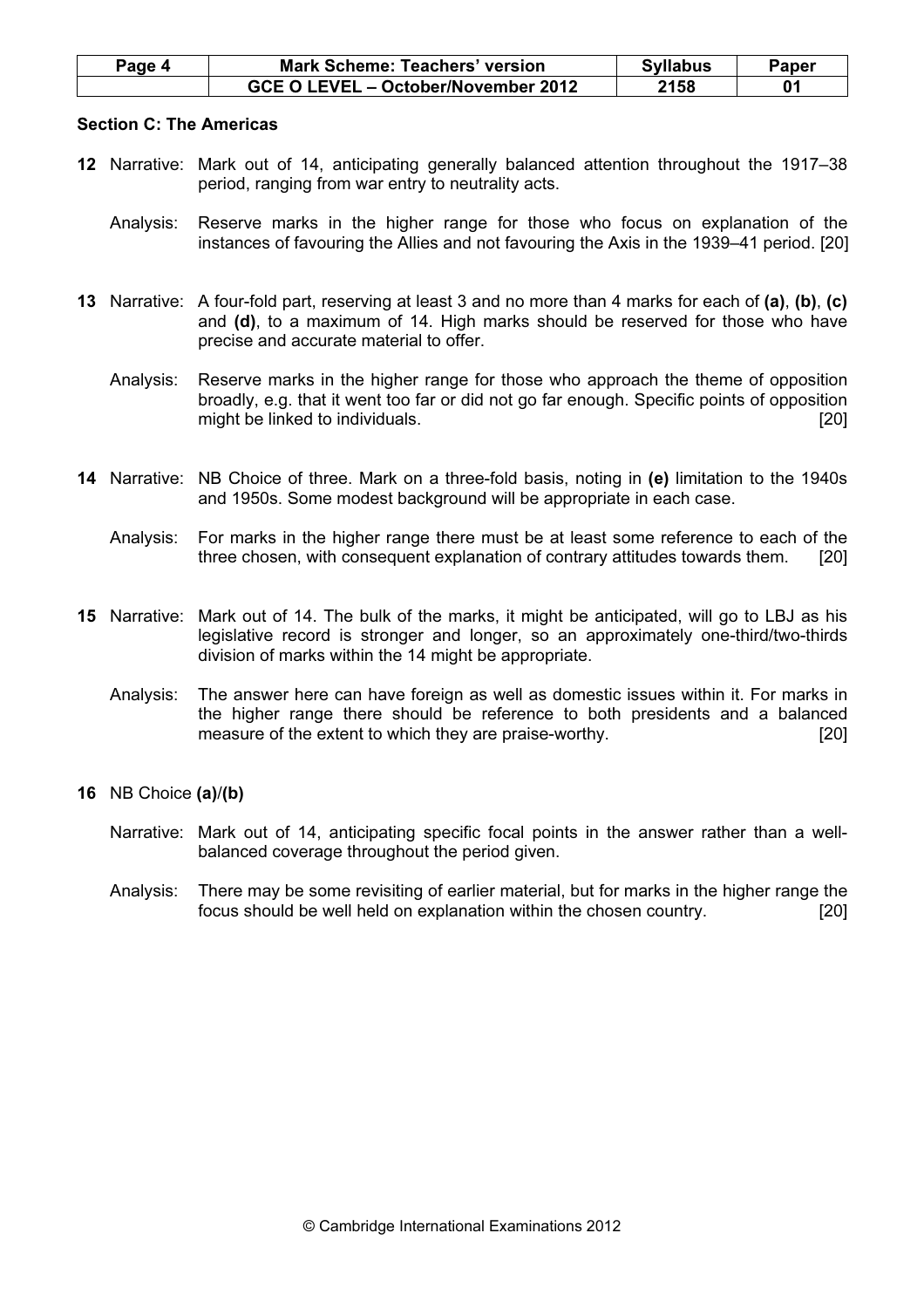| Page 5 | <b>Mark Scheme: Teachers' version</b> | <b>Syllabus</b> | Paper |
|--------|---------------------------------------|-----------------|-------|
|        | GCE O LEVEL - October/November 2012   | 2158            |       |

### Section D: The Soviet Union and Eastern Europe

- 17 Narrative: A four-fold part, reserving at least 3 and no more than 4 marks for each of (a), (b), (c) and (d), to a total of 14. Some modest background is permissible in each case, but the scope is to 1917 alone.
	- Analysis: Reserve marks in the higher range to those who focus their answer on 'why', with reference to the inadequacies of the Provisional Government as well as to the assertive approaches of the Petrograd Soviet later in 1917. [20]
- 18 Narrative: NB Coverage is effectively 1929–53. Mark out of 14, anticipating reference to dictatorship in such areas as the economy, politics, military advance. For high marks, answers should be thus broadly based, with at least some post-war references.
	- Analysis: For marks in the higher range there should be reference both to benefits and to disadvantages, with specific measurement of 'extent'. Material from the first part may be revisited, but it should have a presentation appropriate for this part. [20]
- 19 Narrative: A two-fold part, but to be marked on an inflexible 5/9 basis, due to the distinct imbalance of (a) and (b). In (b) a broad range across the given period is to be anticipated.
	- Analysis: Reserve marks in the higher range for those who consider the comparative strength of the USSR and its allies and also the weakness of Nazi Germany at this time. [20]
- 20 Narrative: A three-fold part, with balance anticipated between each and some modest background permissible.
	- Analysis: For marks in the higher range there should be specific focus on 'why', particularly in the case of material revisited from the first part. The best answers will comment on the cf. Czechoslovakia and other Communist satellites. [20]
- 21 Narrative: A two-fold part, anticipating rather more on (b) than (a).
	- Analysis: This can have reference, as in the earlier part, to both foreign and domestic policies of Gorbachev. Reserve marks in the higher range for those who indicate how Gorbachev's policies rebounded to his disadvantage and how some obstacles were virtually intrinsic to the USSR. [20]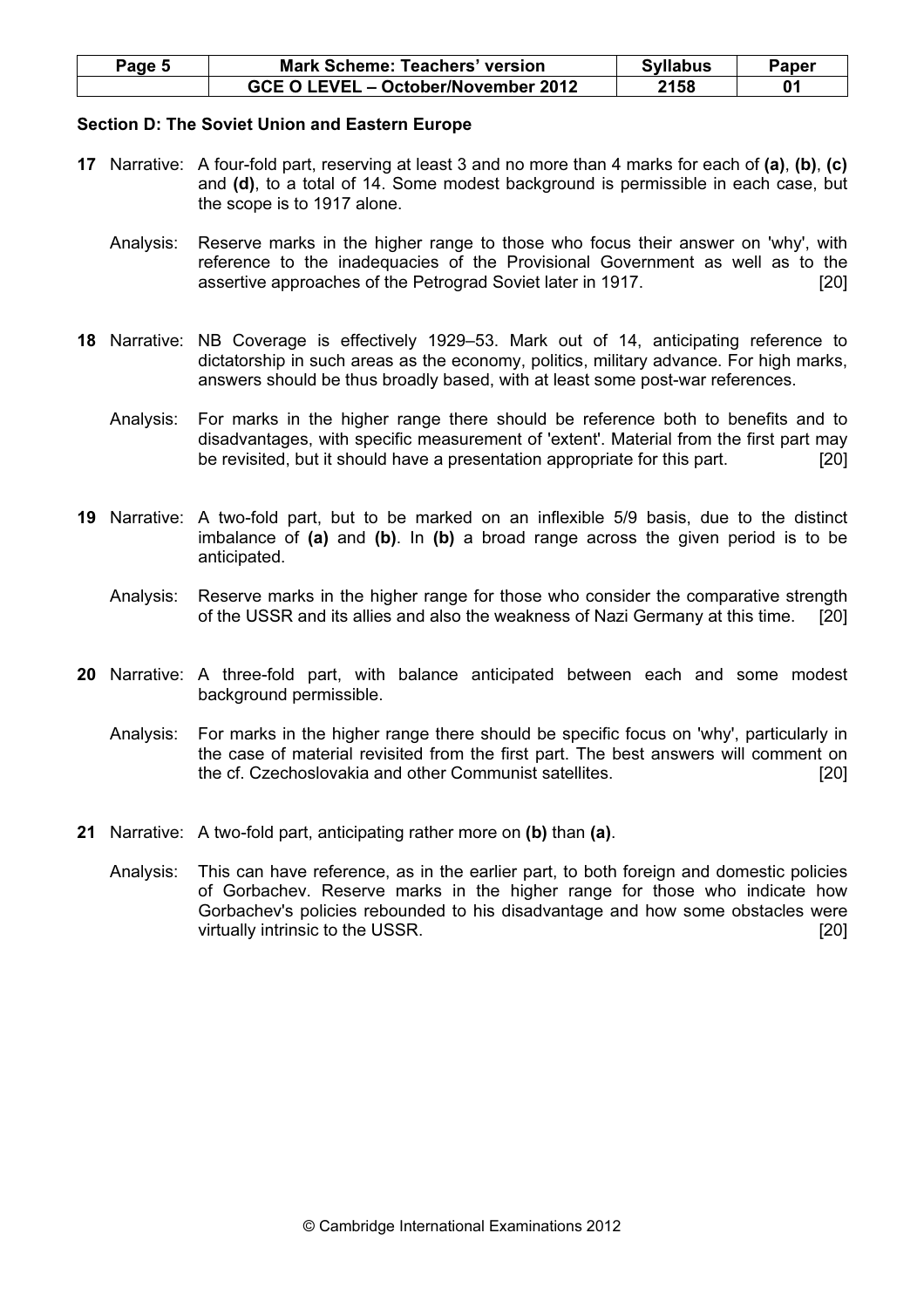| Page 6 | Mark Scheme: Teachers' version      | <b>Syllabus</b> | Paper |
|--------|-------------------------------------|-----------------|-------|
|        | GCE O LEVEL - October/November 2012 | 2158            |       |

#### Section E: Africa and the Middle East

- 22 Narrative: A three-fold part, permitting up to 2 marks in each of (a), (b) and (c) for the background material specifically requested in the question.
	- Analysis: Marks in the higher range should be reserved for those who indicate not just the significance of the territorial adjustments, but also the wider significance of the treaty for the creation of the Turkish Republic. [20]
- 23 Narrative: A two-fold part, but to be marked on an inflexible 5/9 due to the distinct imbalance of (a) and (b). In (b) there should be a broadly based diplomatic narrative covering all of 1956 for the award of high marks.
	- Analysis: For marks in the higher range there should be a specific focus on each of USSR/USA as well as a sharp focus on 'why' in the case of material revisited from the first part.

[20]

- 24 Narrative: Mark out of 14, reserving at least 5 marks for references to the British government in the 1945–57 period, but anticipating the intermingling of such references in the overall narrative.
	- Analysis: For marks in the higher range there should be references both to Nkrumah's domestic and foreign policies in the 1957–66 period and to specific reasons why these were a disappointment to those who had hoped for a better outcome. [20]
- 25 Narrative: Mark out of 14, reserving at least 5 marks for opposition apartheid produced within South Africa, but anticipating the intermingling of such references within the overall narrative, which should be broadly based from 1948 to the 1980s.
	- Analysis: For marks in the higher range there should be references to opposition to apartheid from both outside and inside South Africa, in order effectively to measure 'extent'. [20]
- 26 Narrative: Mark out of 14, across the period 1964–91, anticipating reasonable balance throughout between aims and methods.
	- Analysis: For marks in the higher range there should be purposeful comment both on Israeli and Arab shortcomings in the pursuit of peace. **Example 2018** [20]